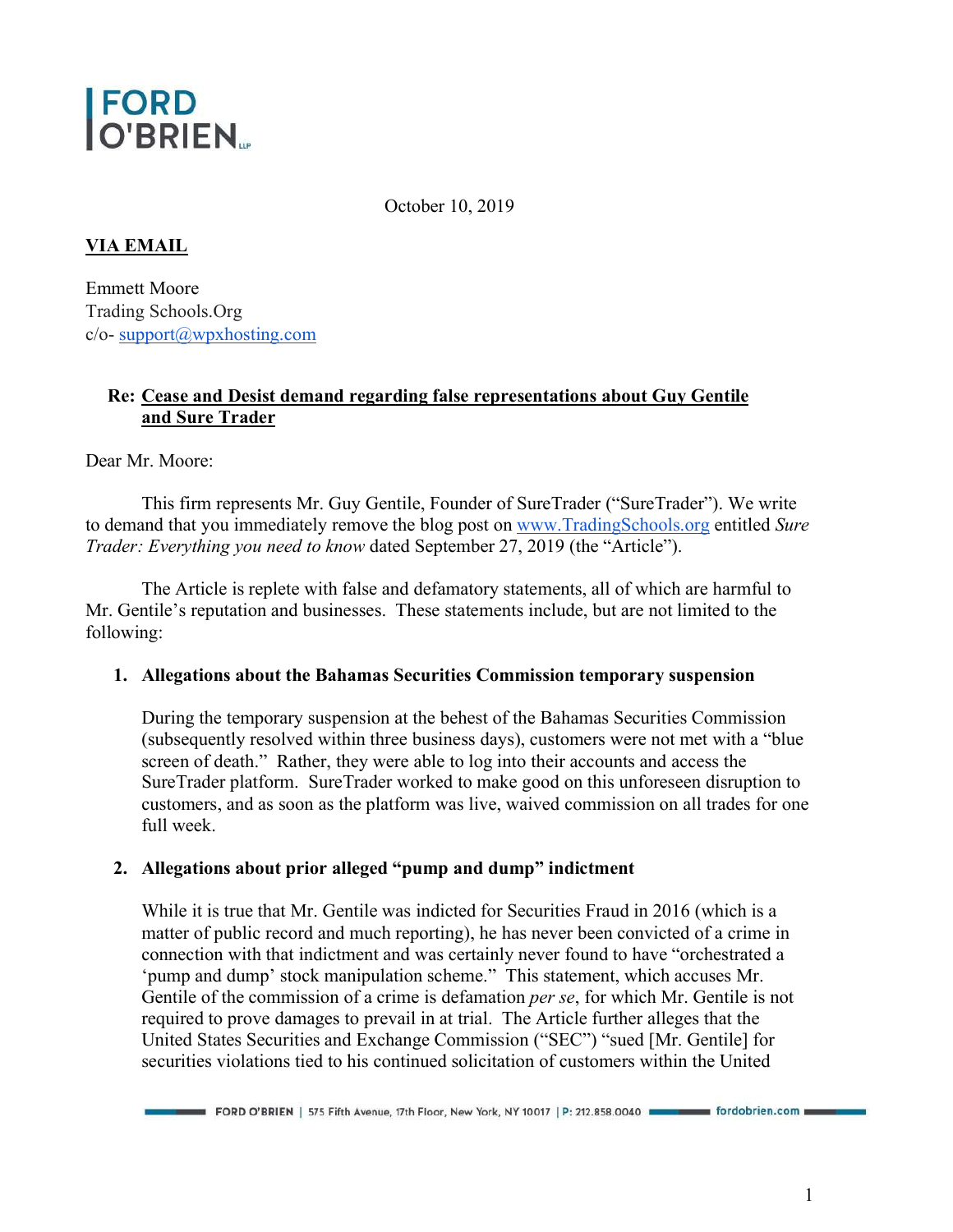States. This statement is also false and defamatory on its face. Mr. Gentile has never been sued by the SEC, or other regulatory body for that matter, for improper solicitation of clients.

### **3. Allegations about the operations of SureTrader**

The Article alleges that SureTrader is a "'pump and dump' brokerage." This statement is false and defamatory. SureTrader does not trade in penny stocks and nor does it allow customers to deposit stock into the firm. The Article also alleges that Sure Trader lacks customer protections such as segregation of client funds which is mandated by United States law. This allegation is also false and defamatory. SureTrader does, as required by Bahamian law, hold client funds in segregated client accounts.

## **4. Allegations about Mr. Gentile's application to the Office of the Commissioner of Financial Institutions in Puerto Rico**

The article alleges that Mr. Gentile "fibbed" on his application to the OCFI. This statement is false and defamatory. First and foremost, no court of law has ever determined that a misrepresentation was made in Mr. Gentile's application to the OCFI – nor has any regulatory agency made such an accusation. In fact, and as set out in numerous court pleadings, Mr. Gentile's application to OCFI was undertaken by a third party experienced in such applications, who provided all requested information.

#### **5. Allegations about the "SureTrader Insurance Company"**

The Article alleges that because getting insurance was "nearly impossible," Mr. Gentile founded an insurance company and that the "SureTrader Insurance Company" (the "Company") insures client deposits: "what if SureTrader suddenly shuts down and you want your money back?". This statement is false and defamatory. The Company does not insure client deposits and no representation has ever been made to that effect. The Company in fact insures SureTrader for professional indemnification and is entirely solvent, possessing funds far in excess of the policy maximum. There is nothing improper about a captive insurance company and allegations to the contrary are actionable.

These are but a small subset of the numerous false and defamatory statements that are interwoven into every aspect of the article. Because the false and defamatory statements so overwhelm the article, we demand that you remove the entire Article from your website. In light of the ongoing damage to Mr. Gentile's reputation, we request that this is undertaken immediately.

Be advised that we are monitoring this matter closely, and Mr. Gentile will promptly move to enforce his rights should you fail to comply, and seek all injunctive and monetary relief for your conduct, which may include actual and punitive damages, and Mr. Gentile's attorneys' fees.